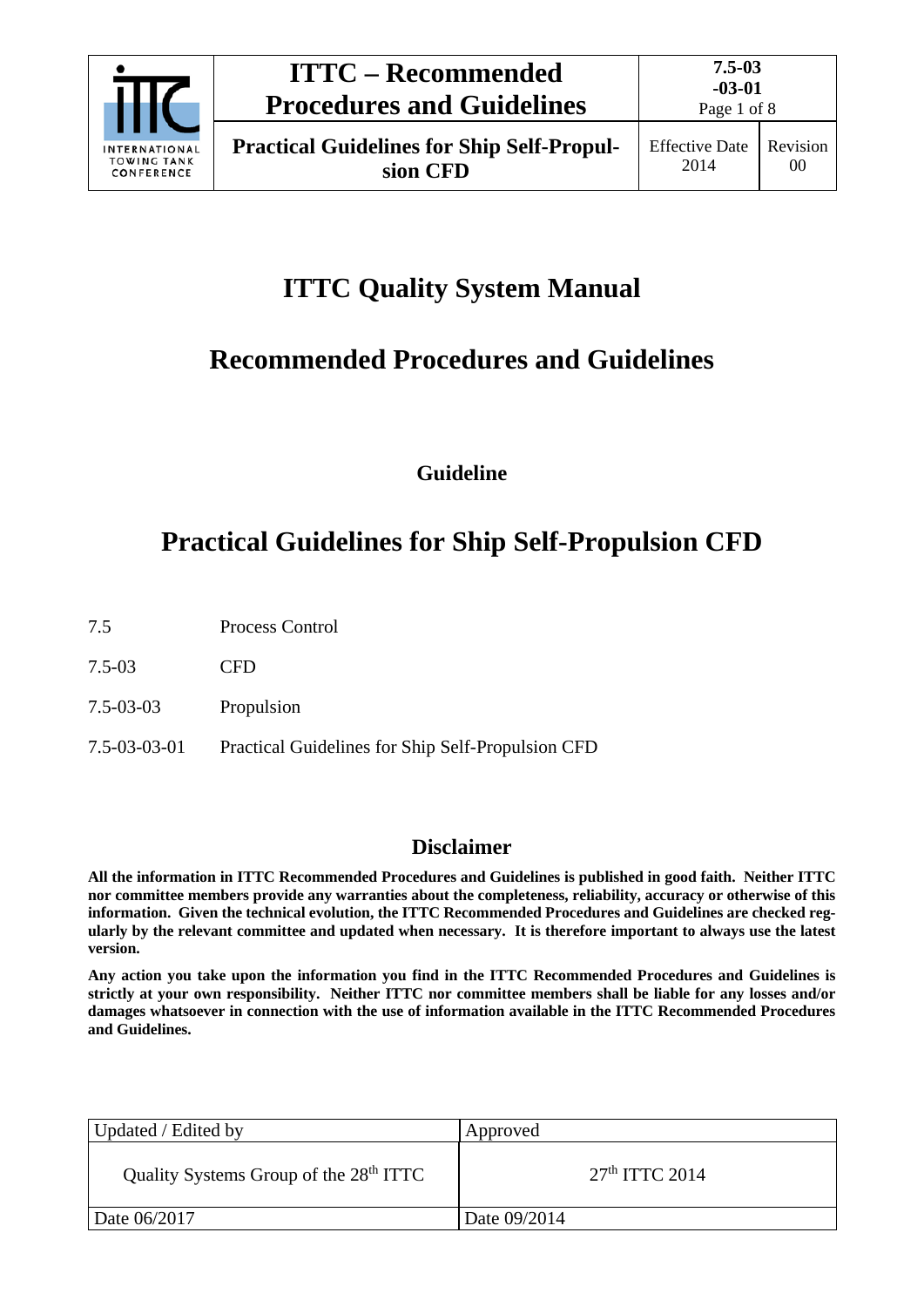

**Practical Guidelines for Ship Self-Propulsion CFD**

# **Table of Contents**

| 1. |                                      | 3. | T(  |
|----|--------------------------------------|----|-----|
| 2. | <b>SELF-PROPULSION</b>               | 4. | Ol  |
|    |                                      |    |     |
|    | 2.1 Propeller Implementation3        | 5. | P(  |
|    | 2.1.1 Direct Propeller Computation 3 |    | 5.1 |
|    |                                      |    |     |
|    | 2.2 Self-propulsion Computation 4    | 6. | Vl  |
|    |                                      |    |     |
|    |                                      |    | R۱  |
|    |                                      |    |     |

| 5. |                                           |
|----|-------------------------------------------|
|    | <b>5.1 Computation of Self-Propulsion</b> |
|    | 6. VERIFICATION AND VALIDATION            |
|    |                                           |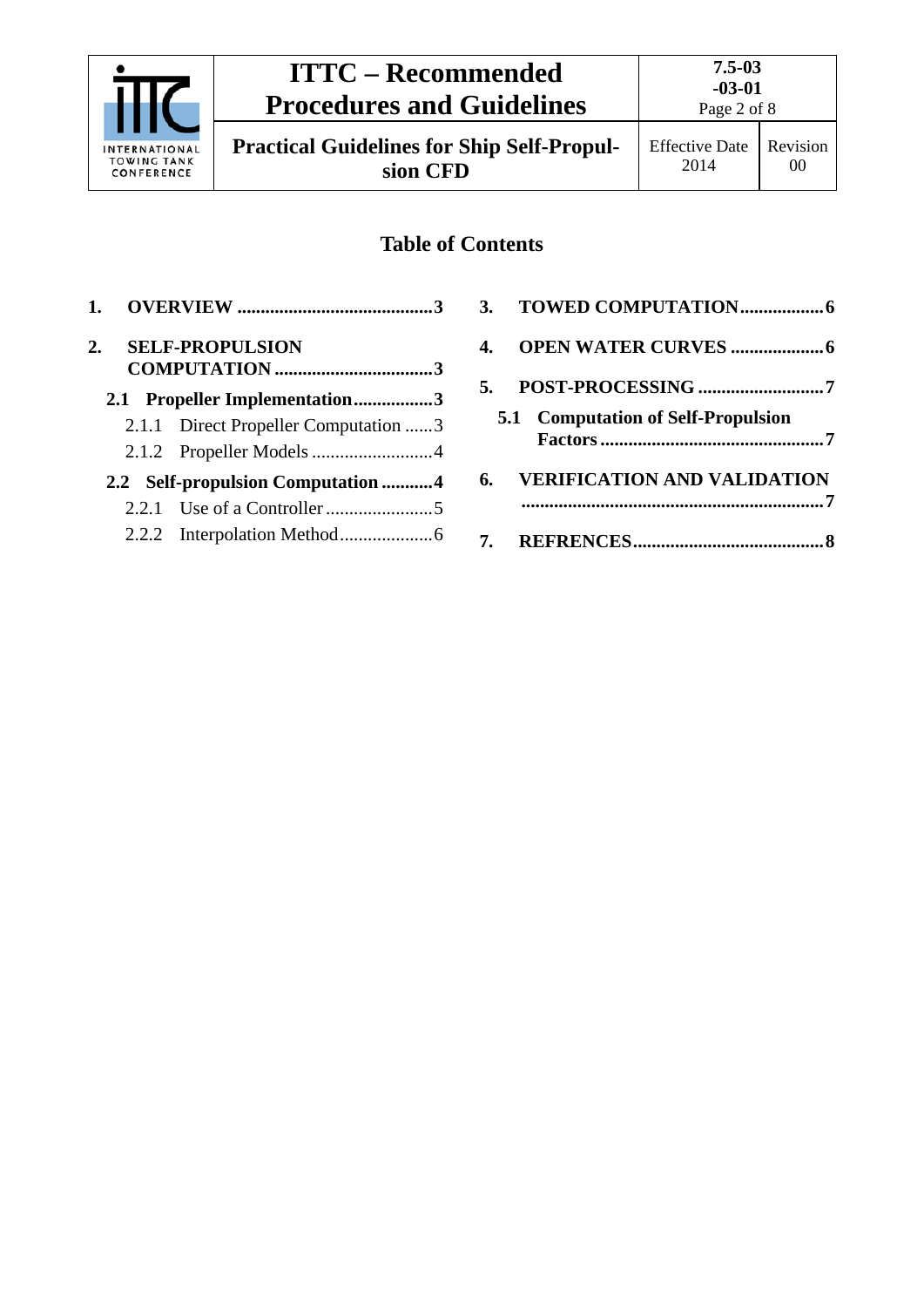|                                                          | <b>ITTC</b> – Recommended<br><b>Procedures and Guidelines</b> | $7.5 - 03$<br>$-03-01$<br>Page 3 of 8 |                |
|----------------------------------------------------------|---------------------------------------------------------------|---------------------------------------|----------------|
| <b>INTERNATIONAL</b><br><b>TOWING TANK</b><br>CONFERENCE | <b>Practical Guidelines for Ship Self-Propul-</b><br>sion CFD | <b>Effective Date</b><br>2014         | Revision<br>00 |

# **Practical Guidelines for Ship Self-Propulsion CFD**

# <span id="page-2-0"></span>**1. OVERVIEW**

These guidelines are written as a complement to ITTC guidelines 7.5-03-02-03 (2011), "Practical Guidelines for Ship CFD Applications" and procedures recommended herein should then be in accordance to those guidelines.

Computation of the self-propulsion factors using CFD essentially mimics the ITTC recommended procedures and guidelines "Testing and extrapolation methods, performance propulsion test," 7.5-02-03-01.1 (2002). CFD evaluation of self-propulsion factors needs essentially data from three different tests: resistance, self-propulsion and propeller open-water tests. The first two are always performed with CFD, while the last can either be performed with CFD or propeller models based on potential flow theory, for a full numerical evaluation of self-propulsion factors, or can use experimental open water curves if available. In addition, computations can be performed at model scale, full scale, or at model scale with extrapolation to full scale.

## <span id="page-2-2"></span><span id="page-2-1"></span>**2. SELF-PROPULSION COMPUTATION**

#### <span id="page-2-3"></span>**2.1 Propeller Implementation**

## 2.1.1 Direct Propeller Computation

The self-propulsion computation requires use of a propeller to provide thrust. The propeller implementation offers several possibilities of different degrees of complexity and computational cost.

In general, direct computation of the propeller provides the highest resolution but also the highest computational cost and the most complexity in terms of grid generation and code capabilities. The CFD code used has to be capable of rotating the propeller grid, which is typically done using sliding or overset grids, or employing the less accurate Multiple Reference Frame (MRF) method. Grid regeneration has also been attempted.

If the propeller will be computed directly, then the grid has to be designed to properly compute the friction forces. The Reynolds number used for the grid design is defined using the 70% radius chord length of the propeller blade and the local speed at that location

$$
Re = \rho \omega 0.7R c_{0.7}/\mu \tag{0}
$$

where  $\rho$  and  $\mu$  are the density and viscosity of the fluid respectively,  $\omega$  is the propeller rotational speed, R is the propeller radius and  $c_{0.7}$  is the blade chord length at 70% radius location. Note that the viscosity of water varies with temperature and salinity and so proper values should be used. To evaluate  $C_f$ , as needed to compute the wall spacing needed for the desired  $y^+$  as required for direct integration to the wall or use of wall functions, the blade chord length at 70% radius location should also be used. Since the precise propeller rotational speed is not known until a self-propulsion computation is performed, the design of the grid may result in an iterative process to determine the appropriate wall grid spacing. In most cases this can be avoided using an estimate of the propeller rotational speed at self-propulsion.

The time step is selected such that the propeller advances between 0.5 and 2 degrees per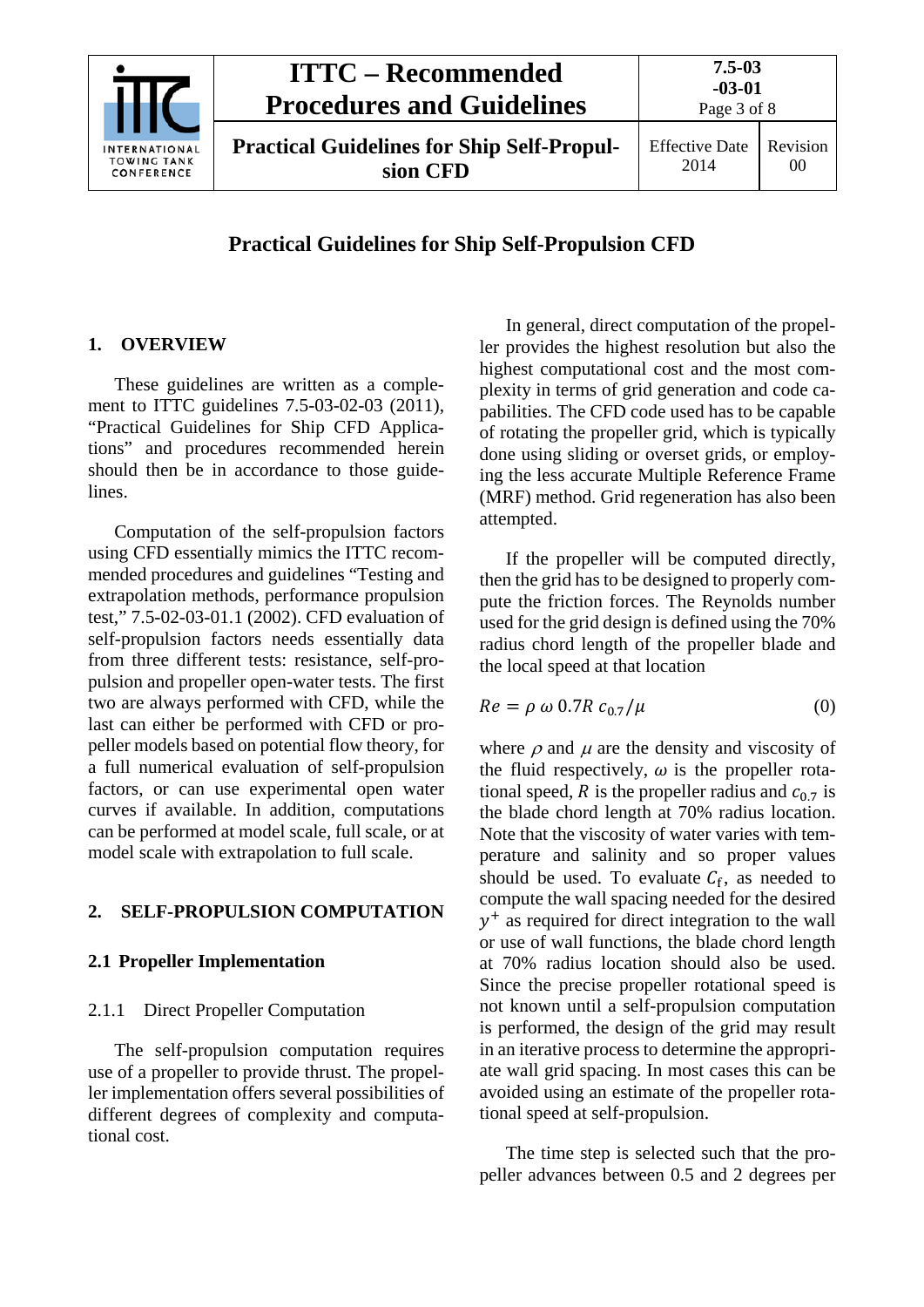|                                                          | <b>ITTC – Recommended</b><br><b>Procedures and Guidelines</b> | $7.5 - 03$<br>$-03-01$<br>Page 4 of 8 |                |
|----------------------------------------------------------|---------------------------------------------------------------|---------------------------------------|----------------|
| <b>INTERNATIONAL</b><br><b>TOWING TANK</b><br>CONFERENCE | <b>Practical Guidelines for Ship Self-Propul-</b><br>sion CFD | <b>Effective Date</b><br>2014         | Revision<br>00 |

time step, with the higher number appropriate for implicit higher-order numerical integration schemes and the lower typical for explicit solvers. This time step, however, may be restricted by the CFL condition or by the implementation of the rotating propeller/moving grid algorithm and may result in a smaller time step than recommended herein.

#### <span id="page-3-0"></span>2.1.2 Propeller Models

The alternative to direct computation is to model the propeller with some kind coupling between a propeller code and the CFD code. The propeller code receives wake velocities from the CFD code and returns volume forces on the fluid and shaft forces that are taken by the CFD code to accelerate the flow and propel the ship. As expected, increased complexity in the propeller code and the coupling strategy will lead to better results but more cost.

When the propeller is modeled the grid design may need to accommodate specific requirements for the coupling between the propeller code and the CFD code. These requirements are implementation-dependent and thus the best practices will depend on the specific software package used. As a general guideline, a grid fine enough to discretize the propeller radius in at least 10 elements, the circumferential direction in no less than 35 elements per quadrant and the axial direction in 10 elements covering the propeller thickness.

The selection of the time step in this case will be typically determined by the ship CFD computation, so the guidelines for ship CFD can be used.

## <span id="page-3-1"></span>**2.2 Self-propulsion Computation**

The grid design for the ship follows the same guidelines as in 7.5-03-02-03 (2011), as well as all other aspects related to a ship computation.

The computation can be performed in model or full scale, at even keel or free to sink and trim, as in experimental procedures, and even free to roll, yaw and sway for non-symmetric ships, though this is hardly ever done in experiments.

If the computation is performed in model scale and results will be extrapolated to full scale, as done in model scale experiments of self-propulsion, then a skin friction correction factor has to be added to the thrust to account for the reduction of the resistance due to friction in full scale respect to the model scale results,

$$
F_0 = \{ (1 + k)(C_{\text{FM}} - C_{\text{FS}}) - \Delta C_{\text{F}} \} \frac{1}{2} \rho S U^2 \quad (0)
$$

where the friction factors at model and full scale  $C_{FM}$  and  $C_{FS}$  are obtained from the ITTC 1957 model-ship correlation line,  $C_F = \frac{0.075}{(\log_{10} Re - 2)^2}$ ,  $U$  is the reference velocity and  $S$  is the static wetted area.  $k$  is the form factor and corrects for the fact that  $C_F$  is actually the friction coefficient for a flat plate. Note that the form factor is highly dependent on the Reynolds number and must be computed appropriately, see Practical Guidelines  $7.5 - 03 - 02 - 04$  for Ship Resistance CFD.  $\Delta C_F$  is the roughness allowance and depends on the Reynolds number and on the ship hull roughness. This can be estimated from the correlation proposed in the 19<sup>th</sup> ITTC

$$
\Delta C_{\rm F} = 0.044 \left[ (k_s / L_{\rm WL})^{\frac{1}{3}} - 10Re^{-\frac{1}{3}} \right] + 1.25 \times 10^{-4}
$$
 (0)

where  $k_s$  is the surface roughness as obtained by a Hull Roughness Analyzer. Alternatively the ITTC recommended value  $k_s = 150 \times 10^{-6}$  m can be used. It is important to note that  $k_s$  is not the roughness used in CFD computations at full scale, in most cases based on wall functions. See Castro et al. (2011) for discussion, and comments on surface roughness in 7.5-03-02-03 (2011).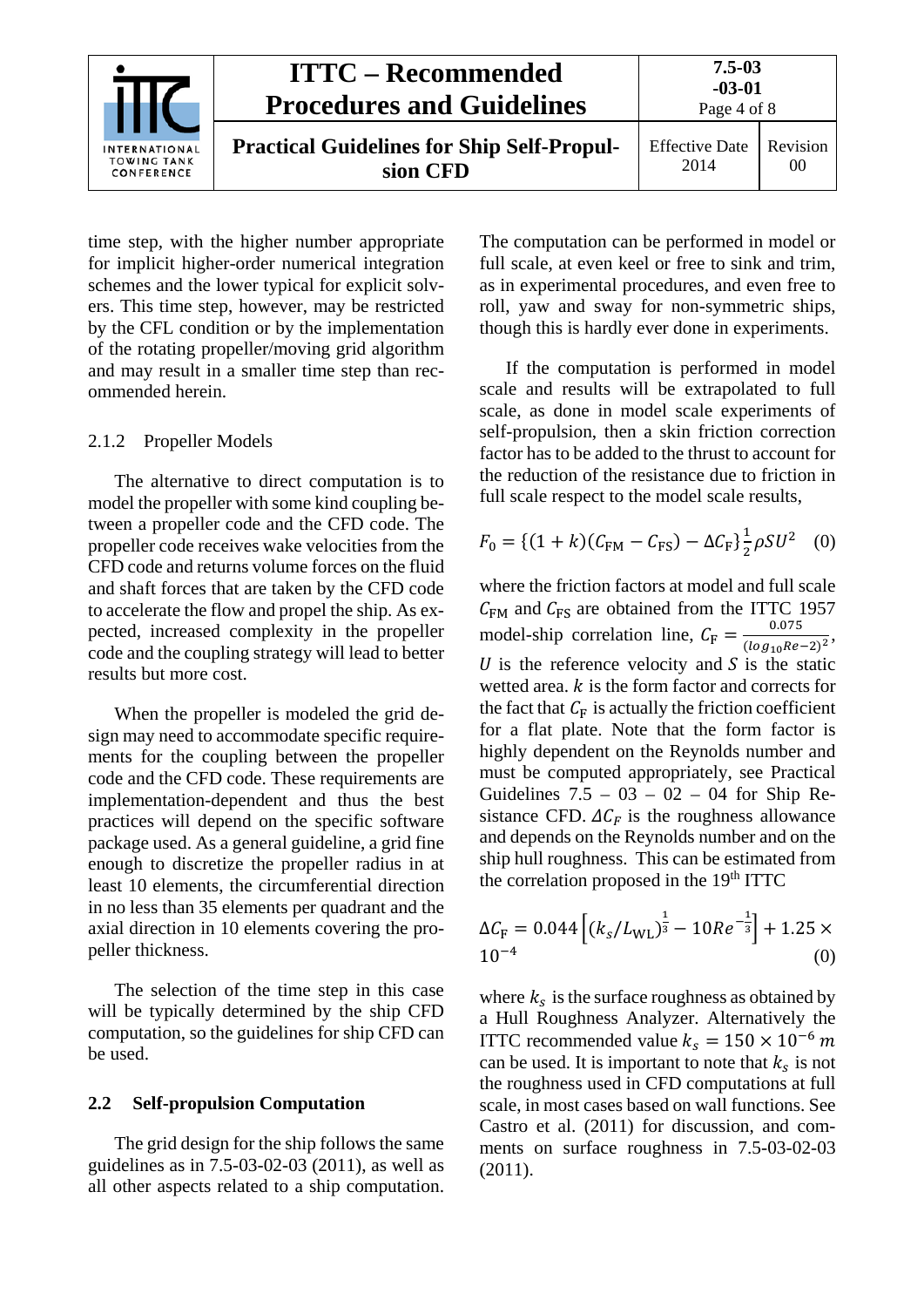| <b>INTERNATIONAL</b><br><b>TOWING TANK</b><br>CONFERENCE | <b>ITTC – Recommended</b><br><b>Procedures and Guidelines</b> | $7.5 - 03$<br>$-03-01$<br>Page 5 of 8 |                |
|----------------------------------------------------------|---------------------------------------------------------------|---------------------------------------|----------------|
|                                                          | <b>Practical Guidelines for Ship Self-Propul-</b><br>sion CFD | <b>Effective Date</b><br>2014         | Revision<br>00 |

The self-propulsion computation requires finding the point at which ship resistance and propeller thrust are in equilibrium. Two approaches are common to achieve this goal. The first is to use a controller to change the propeller rotational speed to achieve the target speed or the balance between thrust and resistance for constant advance speed. This requires implementation of a controller and, if direct computation of the propeller is used, a dynamic change of the grid position, which precludes the use of CFD implementations that require pre-generated grids at different propeller positions. The second approach computes the imbalance between resistance and thrust for different propeller rotational speeds at the target ship speed and use iteration to find the self-propulsion point.

A third approach involves performing computations at different ship speeds and propeller rotational speeds and obtain load and resistance curves that are used to obtain the self-propulsion parameters.

## <span id="page-4-0"></span>2.2.1 Use of a Controller

A controller modifies the rotational speed of the propeller to minimize the error in either speed or resistance/thrust imbalance. A typical proportional-integral controller used to this end is implemented as

$$
n = P e + I \int_{0}^{t} e dt
$$
 (0)

where  $n$  is the propeller rotational speed in revolutions per second (RPS),  $e$  is the error and  $P$ and  $I$  are the proportional and integral constants. Choice of these constants depends on the definition of the error as described below.

If the code has a six degree of freedom (6DoF) capability, then the error is the difference between the ship's speed  $V$  and the target speed  $V_{target}$ , and the propeller rotational speed is changed by the controller to achieve the target speed

$$
e = V_{target} - V \tag{0}
$$

When the prescribed target speed is achieved and stable the ship is in self-propulsion mode at that target speed. All results of the CFD computation can be used to obtain self-propulsion factors.

If the CFD code does not have a 6DoF capability a controller can still be applied using the imbalance in resistance  $F_x$  and thrust force T to define the error as

$$
e = F_x - T. \tag{0}
$$

The evaluation of the optimal *P* and *I* constants requires some computation. If the constants are not properly chosen, then overshoots and/or very slow convergence to the self-propulsion point may result. *P* and *I* can be chosen after simulation of the dynamic system behavior using a simple model with an approximate propeller thrust curve and ship resistance and mass properties, with the propeller rotational speed controlled by the controller. As an example for a 6DoF approach, the resistance can be estimated with

$$
F_x = \frac{1}{2}\rho C_t SU^2 \tag{0}
$$

where  $C_t$  is an estimated resistance coefficient. The thrust and torque are obtained from

$$
T = \rho K_t n^2 D^4 \tag{0}
$$

where  $D$  is the propeller diameter and  $K_t$  is an estimated thrust coefficient for the propeller near the self-propulsion point. Then the momentum equation

$$
m\frac{dU}{dt} = F_x - T \tag{0}
$$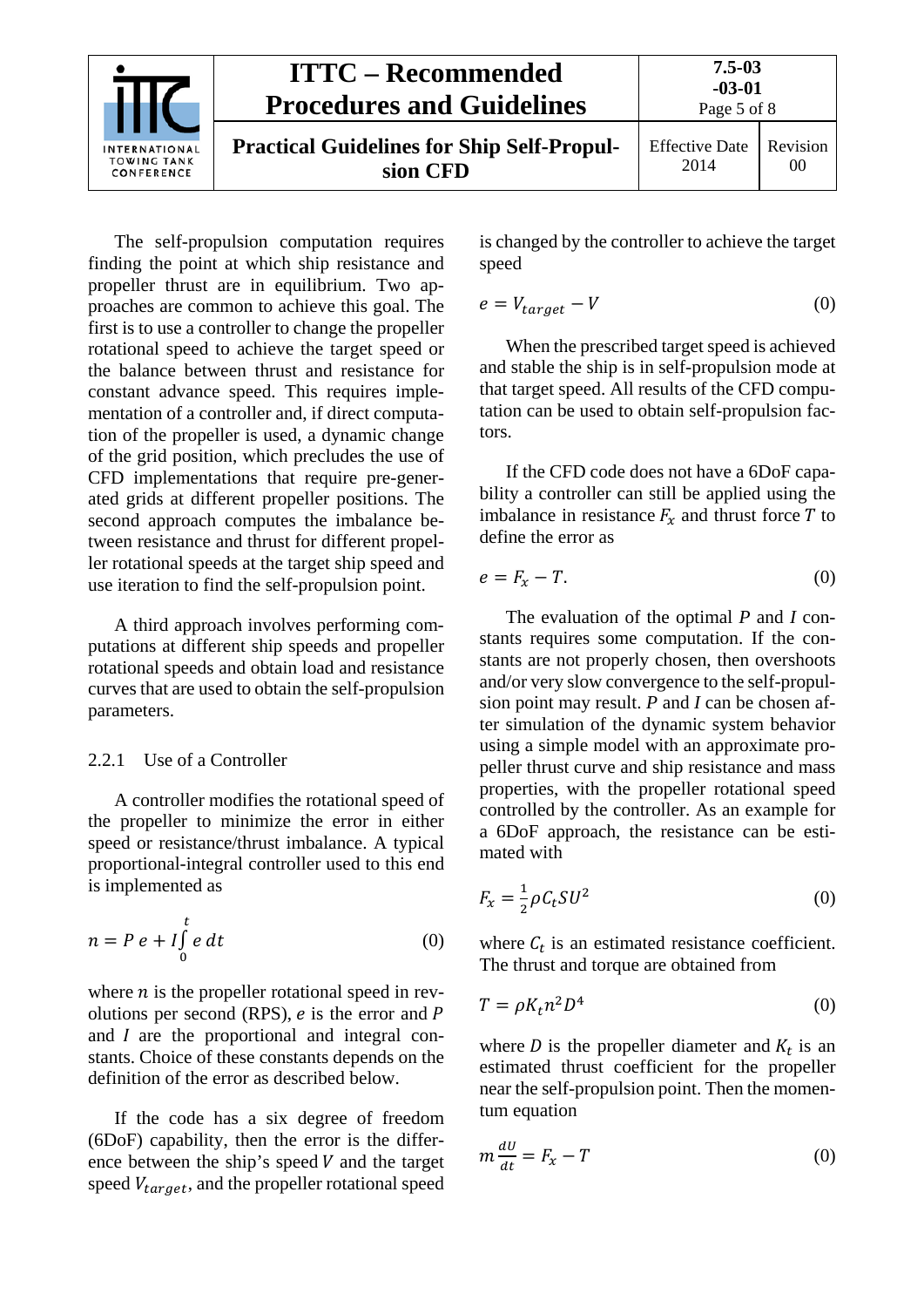

is solved in conjunction with the controller equation, evaluating different *P* and *I* constants to achieve the fastest convergence time to selfpropulsion.

# <span id="page-5-0"></span>2.2.2 Interpolation Method

In this case the self-propulsion point is obtained by trial and error using successive iterations. A typical method starts by performing a computation at the target speed with the propeller rotating at fixed RPS. The resulting resistance and thrust (and skin friction correction  $F_0$  if computing in model scale with extrapolation to full scale) will be in general imbalanced. Then the RPS is adjusted appropriately to approach a better balance and a new run is performed. This new computation will result in a new imbalance in forces. Using the two imbalances and propeller rotational speeds an interpolation (or extrapolation) can be performed to predict the rotational speed that will zero the imbalance. A third computation is performed at this new propeller rotational speed, and if needed new interpolations and computations are performed until the imbalance of forces is acceptable. An acceptable force imbalance is less that 1% of the resistance, consistent with the accuracy of the best performed self-propulsion experiments.

# <span id="page-5-1"></span>**3. TOWED COMPUTATION**

A towed computation is needed to obtain the towed resistance. The towed computation needs to be performed under the same conditions of the self-propelled computation, but without the propeller. The resulting sinkage and trim may not match those of the self-propelled computations. See ITTC guideline 7.5-03-02-04, "Practical Guidelines for Ship Resistance CFD " (2014).

# <span id="page-5-2"></span>**4. OPEN WATER CURVES**

As mentioned earlier, a complete set of CFD computations to determine the self-propulsion factors is possible if an open water curve is obtained for the propeller. This is easily done if a direct simulation of the propeller is performed for the self-propulsion test. On the other hand, if a model is used for the propeller, it may be harder to perform computations of the open water curves since grids are not available, and use of experimental curves may be preferable, assuming these are available. This may introduce errors since propeller open water curves and CFD results are not matched. Alternatively, open water curves computed from potential flow codes can be used.

Direct computation of open water performance curves involves a series of computations of coefficients  $K_T$ ,  $K_Q$  and  $n_Q$  for a propeller working in a uniform flow at a number of advance coefficients *J*. Similarly, to open water tests in a model basin, the propeller is arranged in pulling condition. Note that a new domain has to be defined and a new grid generated for open water computations. Due to the homogeneity of inflow the computation is usually carried out in steady mode with respect to a cylindrical coordinate system that is rotating at the same speed as propeller. Moreover, there is a blade-to-blade periodicity in the circumferential direction that can be utilized in defining the computational domain. Namely, it is sufficient to define a domain containing only 1/Z-sector of a full domain (where Z is the number of blades), using periodic boundary conditions on the azimuthal faces. The domain boundaries have to be placed sufficiently far away from the blade to avoid any boundary disturbance. Usually the inlet boundary is placed at least 2D (D=propeller diameter) upstream, and the outlet boundary at 4D downstream the propeller center. The outer boundary in the radial direction is placed at 4D or larger. Boundary conditions used for an open water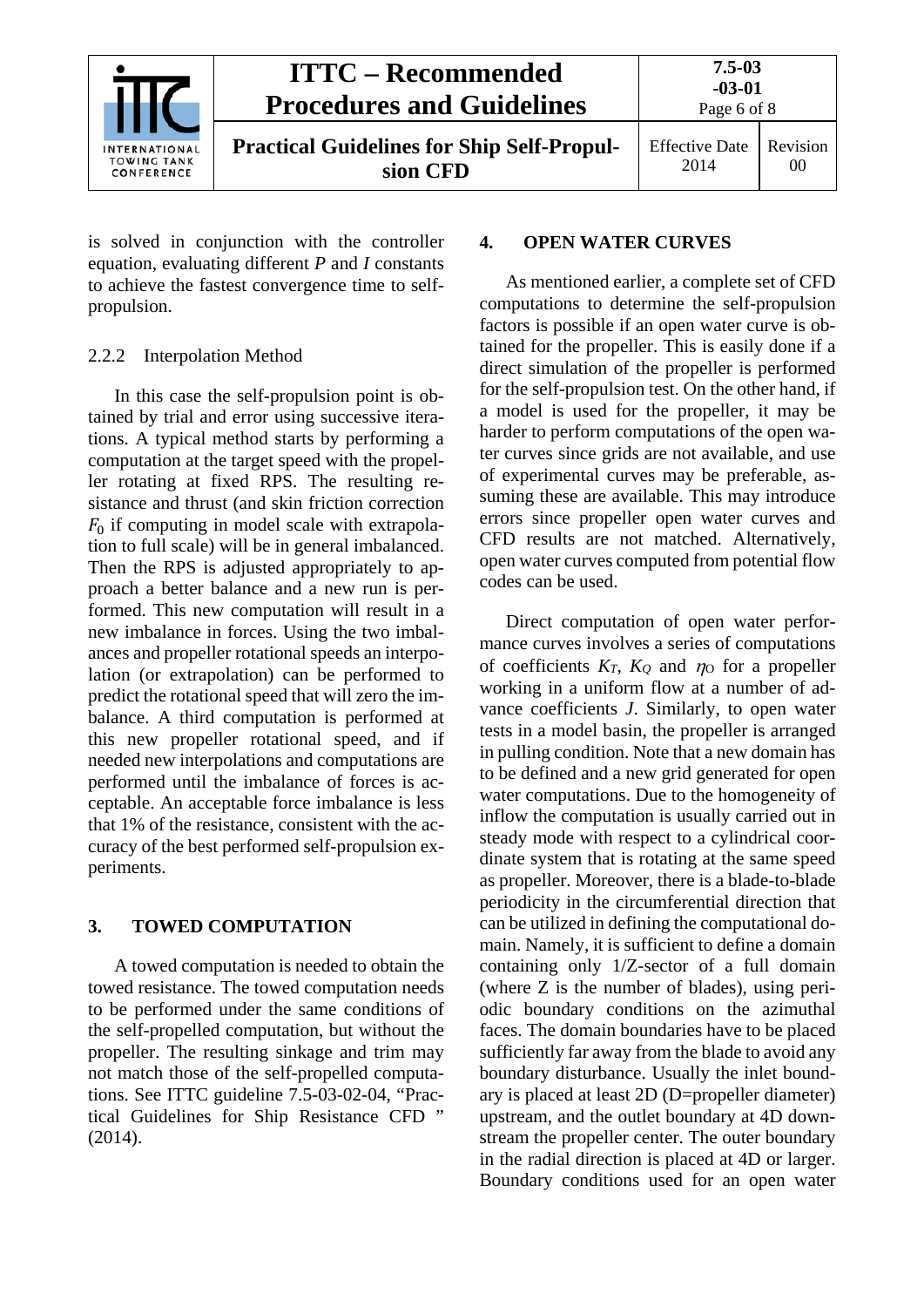|                                                          | <b>ITTC – Recommended</b><br><b>Procedures and Guidelines</b> | $7.5 - 03$<br>$-03-01$<br>Page 7 of 8 |                |
|----------------------------------------------------------|---------------------------------------------------------------|---------------------------------------|----------------|
| <b>INTERNATIONAL</b><br><b>TOWING TANK</b><br>CONFERENCE | <b>Practical Guidelines for Ship Self-Propul-</b><br>sion CFD | <b>Effective Date</b><br>2014         | Revision<br>00 |

computation are similar to those for a resistance calculation, see ITTC guidelines 7.5-03-02-03.

A hexahedral grid is preferable. If tetrahedral grid has to be used, a layer of prisms should be placed for the near wall region to resolve the blade boundary layer flow. The same guidelines in selection of turbulence model and discretization scheme as used for resistance calculations apply for open water computations.

The coefficient  $K_T$ ,  $K_Q$  and  $\eta$  are then calculated at a number of *J* values. The variation of *J* can be achieved by keeping a constant inlet velocity while changing the rate of propeller revolution, or by keeping the rotation speed of the propeller and changing the advance velocity. *KT* and *KQ* are obtained by integration of pressure and viscous forces on propeller blades and the integrated torque along shaft. Note that the force on the hub is normally not included in the integration.

#### <span id="page-6-1"></span><span id="page-6-0"></span>**5. POST-PROCESSING**

### **5.1 Computation of Self-Propulsion Factors**

Separate evaluation of the forces and moments for both the ship and the propeller are needed to obtain the thrust and force imbalance. Details on this can be found in ITTC Performance and Propulsion Recommended Procedures 7.5-02-03-01.4 (1999). The thrust deduction factor is obtained from

$$
t = \frac{T - R_{\rm T}}{T} \tag{0}
$$

where  $R_T$  is the towed resistance. The advance velocity is usually obtained using the thrust identity method or the torque identity method. In the thrust identity method the thrust at selfpropulsion is equaled with the thrust of the open

water curve and the operating advance coefficient is obtained,  $J_T = V_A/(nD)$ , from which the advance velocity is obtained knowing the self-propulsion RPS. In the torque identity method the torque at self-propulsion is equaled with the open water curve torque and the advance coefficient  $I_0$  is obtained. Notice the use of subscripts *T* and *Q* for quantities obtained with the thrust or torque identity methods, respectively. The wake fraction is then computed as

$$
w_{T,T} = 1 - \frac{J_T D n}{V}
$$
 or  $w_{T,Q} = 1 - \frac{J_Q D n}{V}$  (0)

The relative rotative efficiency of the ship propeller respect to the open water propeller is computed from

$$
\eta_{\rm R} = \frac{\kappa_{Q,ow}}{\kappa_Q} \quad \text{or} \quad \eta_{\rm R} = \frac{\kappa_T}{\kappa_{T,ow}} \tag{0}
$$

and the hull efficiency, relating resistance power to power at the advance velocity, is

$$
\eta_{\rm H} = \frac{R_T V}{T V_{\rm A}} = \frac{1 - t}{1 - W_T} \tag{0}
$$

which enables computation of the behind the hull efficiency,  $\eta_B = \eta_R \eta_O$ , and the propulsive efficiency  $\eta_{\rm D} = \eta_{\rm H} \eta_{\rm B}$ .

Finally, the total efficiency can then be computed if the shafting efficiency  $\eta_s$  is known (typically dependent on lubrication and alignment)

<span id="page-6-2"></span>
$$
\eta_P = \eta_D \eta_S \tag{0}
$$

#### **6. VERIFICATION AND VALIDATION**

No specific guidelines exist for verification and validation of ship self-propulsion computations. The V&V methodologies presented in the ITTC Recommended Procedures and Guide-